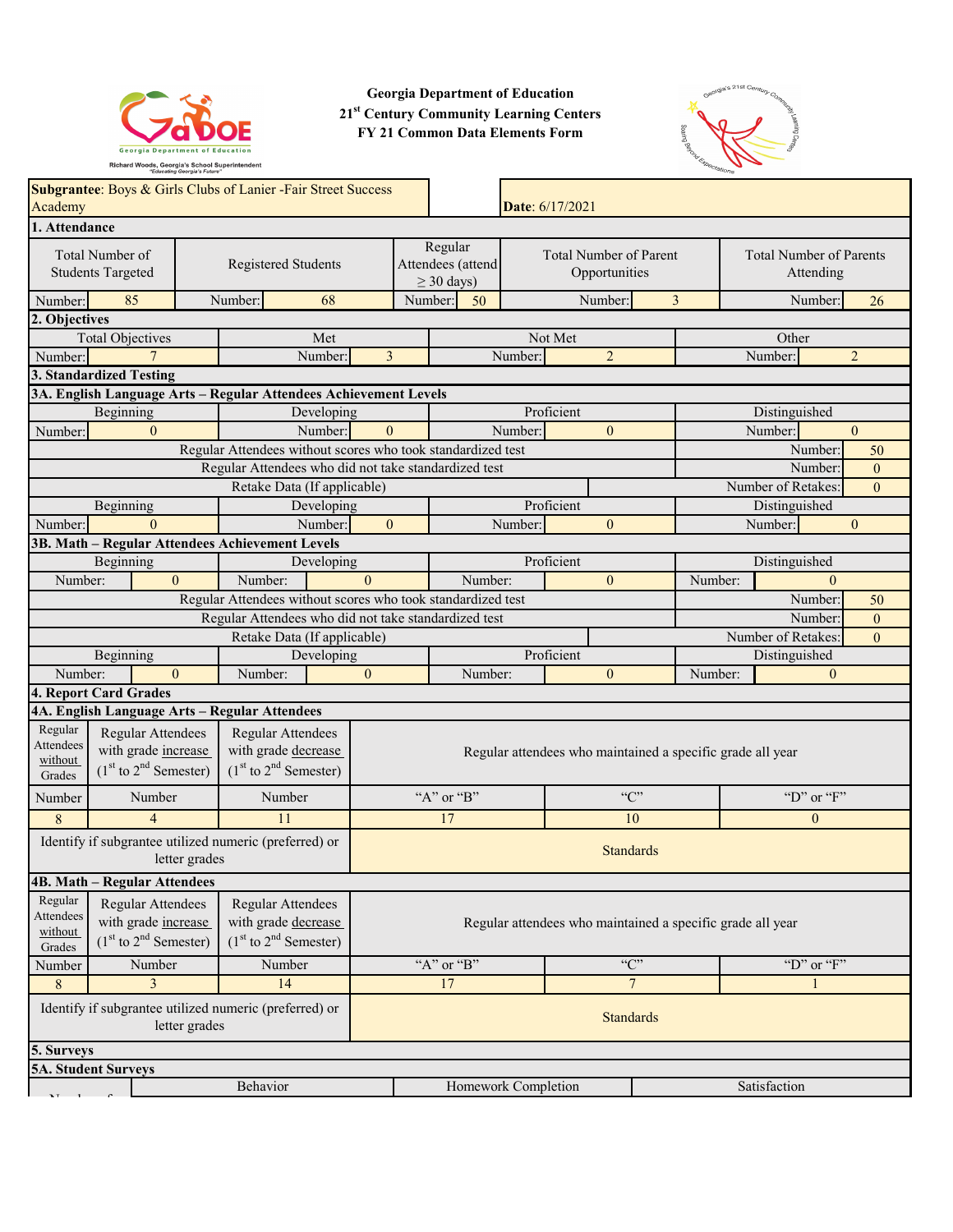| Number of<br><b>Student Surveys</b><br>Completed | Strongly/Somewhat<br>Agree             | Neither Agree nor<br>Disagree              |        | Strongly/<br>Somewhat Agree                                      | Neither Agree nor<br>Disagree | Strongly/Somewhat<br>Agree |                | Neither Agree nor<br>Disagree |  |
|--------------------------------------------------|----------------------------------------|--------------------------------------------|--------|------------------------------------------------------------------|-------------------------------|----------------------------|----------------|-------------------------------|--|
| Number                                           | Number                                 |                                            |        |                                                                  | Number                        | Number                     |                |                               |  |
| 48                                               | 38                                     | 5                                          |        | 38                                                               | 3                             | 37                         |                | 10                            |  |
| <b>5B. Parent Surveys</b>                        |                                        |                                            |        |                                                                  |                               |                            |                |                               |  |
| Number of                                        | Behavior                               |                                            |        |                                                                  | Homework Completion           |                            | Satisfaction   |                               |  |
| Parent Surveys<br>Completed                      | Strongly/Somewhat<br>Agree             | Neither Agree nor<br>Disagree              |        | Strongly/<br>Somewhat Agree                                      | Neither Agree nor<br>Disagree | Strongly/ Somewhat Agree   |                | Neither Agree nor<br>Disagree |  |
| Number                                           | Number                                 |                                            |        |                                                                  | Number                        | Number                     |                |                               |  |
| 34                                               | 34                                     | $\theta$                                   |        | 34                                                               | $\mathbf{0}$                  | 34                         |                | 0                             |  |
|                                                  | 5C. Regular School Day Teacher Surveys |                                            |        |                                                                  |                               |                            |                |                               |  |
| Number of                                        |                                        | Behavior                                   |        |                                                                  |                               | Homework Completion        |                |                               |  |
| Teacher Surveys<br>Completed                     |                                        | Significant/Moderate/Slight<br>Improvement |        | Significant/Moderate/Slight<br>No Need to Improve<br>Improvement |                               |                            |                | No Need to Improve            |  |
| Number                                           |                                        | Number                                     |        |                                                                  |                               | Number                     |                |                               |  |
| 22                                               | 10                                     |                                            | 6      | 7                                                                |                               |                            | $\overline{7}$ |                               |  |
| <b>6. Partners</b>                               |                                        |                                            |        |                                                                  |                               |                            |                |                               |  |
| Number of<br>Partners                            | <b>Total Amount of Contributions</b>   |                                            |        |                                                                  |                               |                            |                |                               |  |
| $\overline{2}$                                   | $\mathbb{S}$                           |                                            | 100.00 |                                                                  |                               |                            |                |                               |  |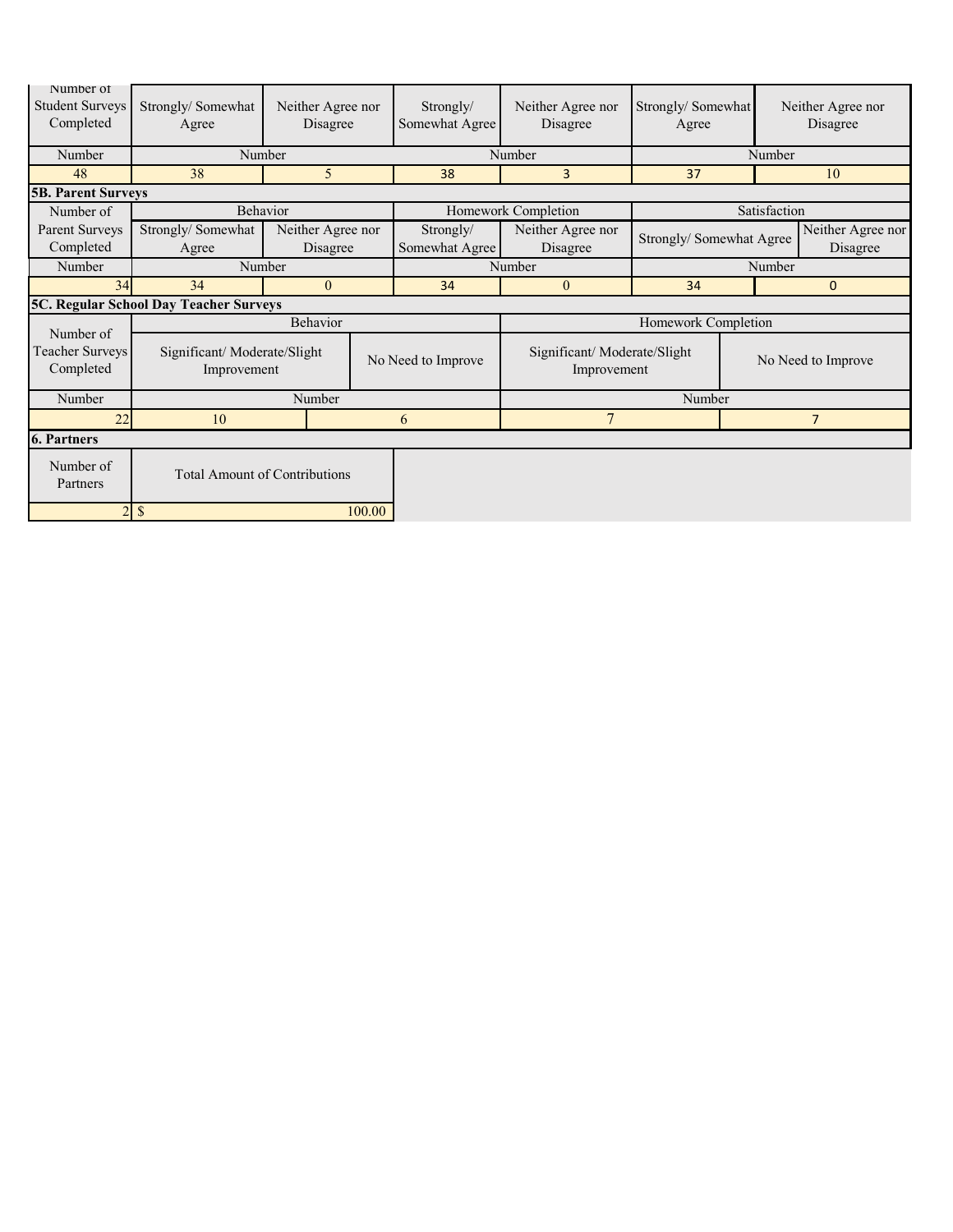**Fair Street Success Academy**

# **Boys and Girls Clubs of Lanier 21st Century Community Learning Center Evaluation**

**2020-2021 (Year 2)**

# **SheTeriha Lewis-Hartley, Program Director**

Michael Bush, Evaluator

**Pioneer Regional Educational Service Agency (RESA)**

**Date Submitted: June 21, 2021**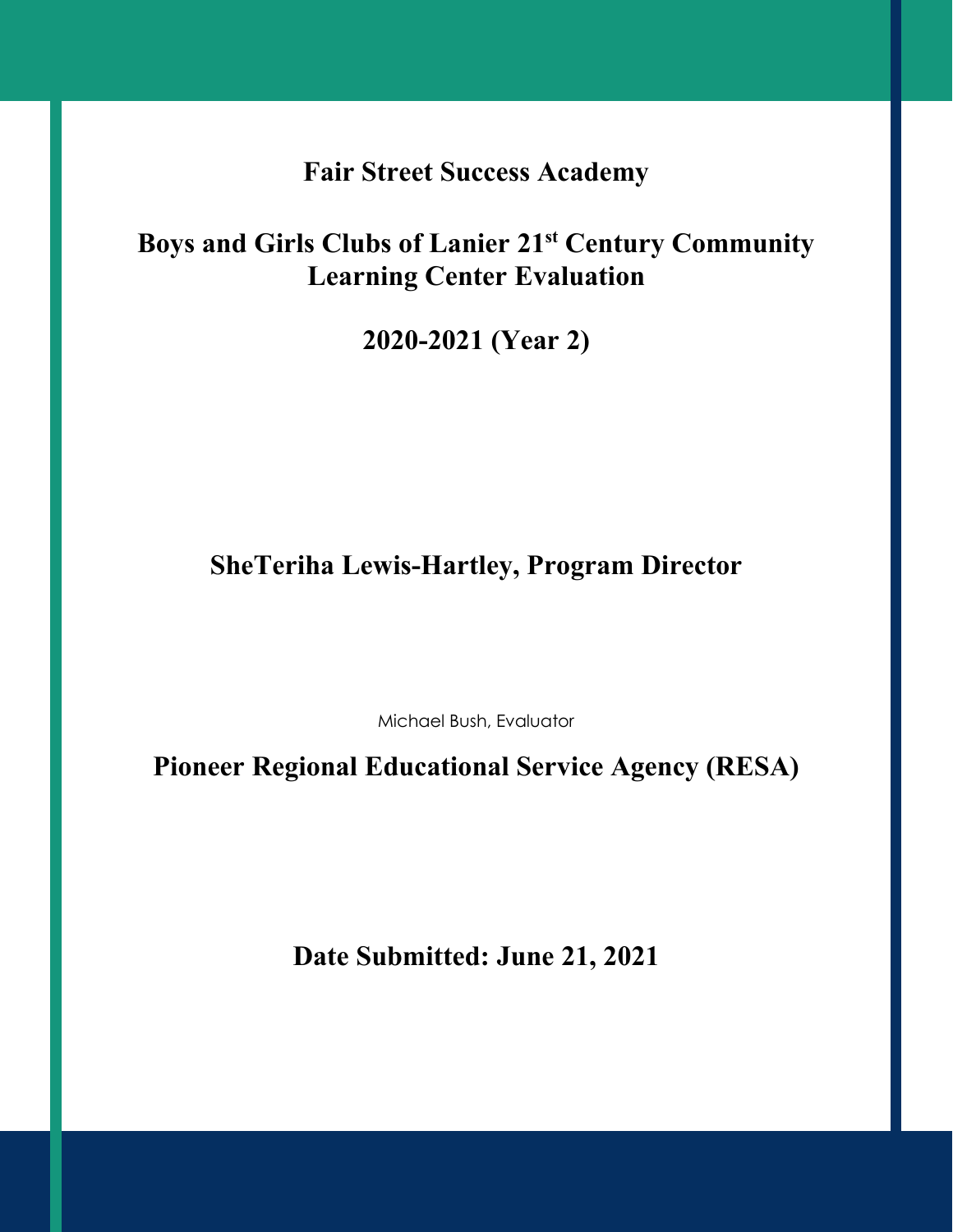| Table of Contents |  |
|-------------------|--|
|                   |  |
|                   |  |
|                   |  |
|                   |  |
|                   |  |
|                   |  |
|                   |  |
|                   |  |
|                   |  |
|                   |  |
|                   |  |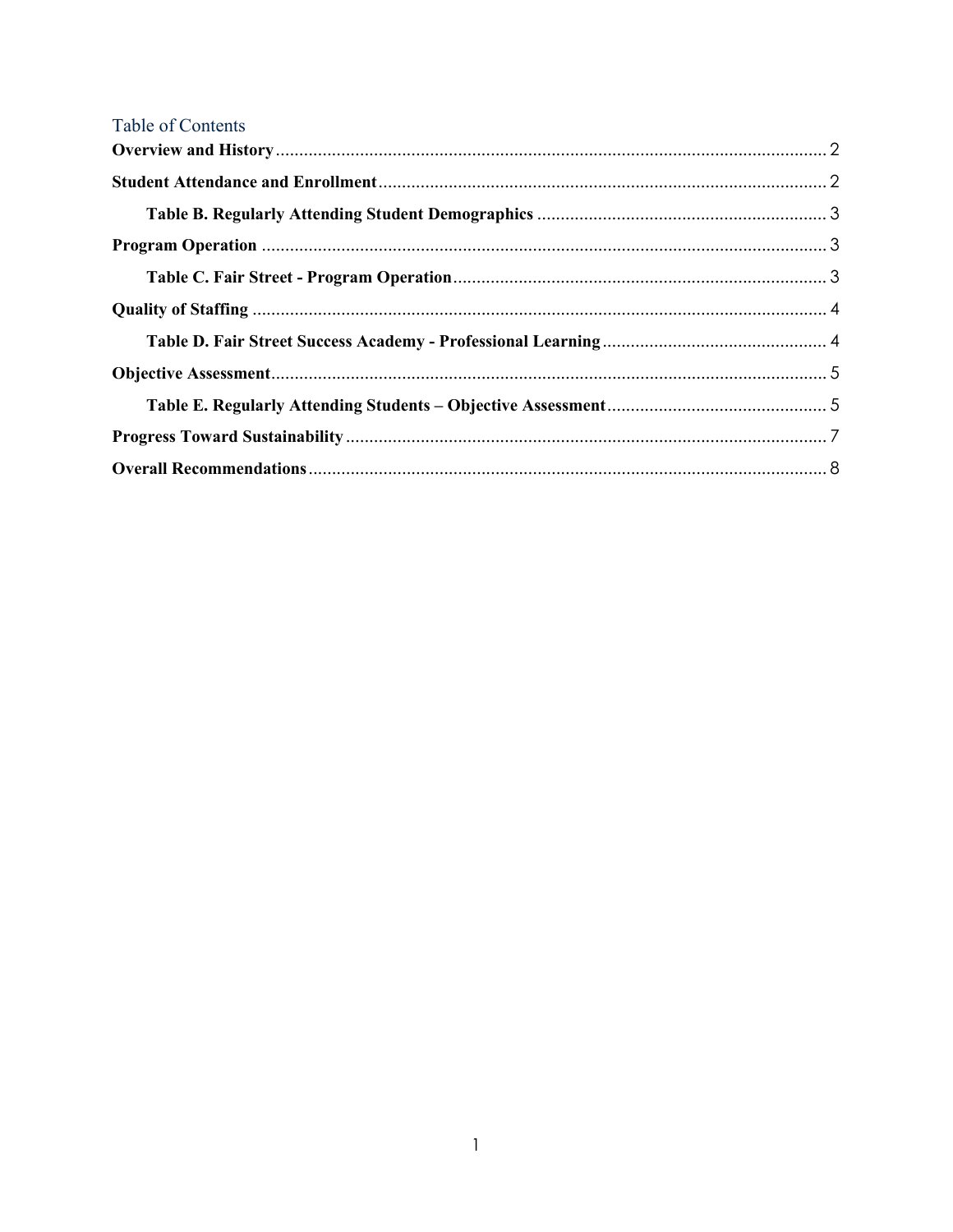#### <span id="page-4-0"></span>**Overview and History**

 The Fair Street Success Academy of the Boys & Girls Clubs of Lanier (BGCL) operates in Gainesville, Georgia at the Fair Street International Academy. The Boys & Girls Clubs of Lanier is a subgrantee of the Nita M. Lowey 21<sup>st</sup> Century Community Learning Centers grant, and is a member of the FY20 cohort. The program serves K-5 students of the Gainesville City Schools System through both a summer and after-school program of extended academic instruction and original activities designed to enhance and enrich participation and learning. Program goals and objectives focus on student achievement improvement in the areas of English language arts and mathematics, STEAM activities, various enrichments, and family engagement. Throughout the course of the program year, academic and enrichment instruction were delivered, by certified and/or trained personnel, which complemented the traditional school activities and allowed for both academic and personal growth. Reading and mathematics instruction occurs through creative implementation of instruction by Georgia certified teachers supplemented with the instructional support of various other qualified school personnel. The parent program was composed of a variety of opportunities including mental health awareness issues, literacy-based curriculum nights, and a variety of milestone celebrations.

The program targets a population that includes a large minority base. Many of the members also come from households that are considered to be economically disadvantaged. The program is a partnership between Gainesville City Schools and the Fair Street International Academy. The program is supported by Georgia certified teachers, BGCL Youth Development Professionals (YDPs), and community volunteers.

#### <span id="page-4-1"></span>**Student Attendance and Enrollment**

The Fair Street Success Academy of the Boys and Girls Clubs of Lanier 21<sup>st</sup> Century Community Learning Center Program registered 68 students during the 2020-2021 program year. Of those 68 students, 50 were considered regular attendees as a result of attending 30 or more days. The average daily attendance on site was 33 students per day. The average daily attendance of all students enrolled was 49%. The average daily attendance of regular attendees was 66%. Student attendance and enrollment data are summarized in Table A.

2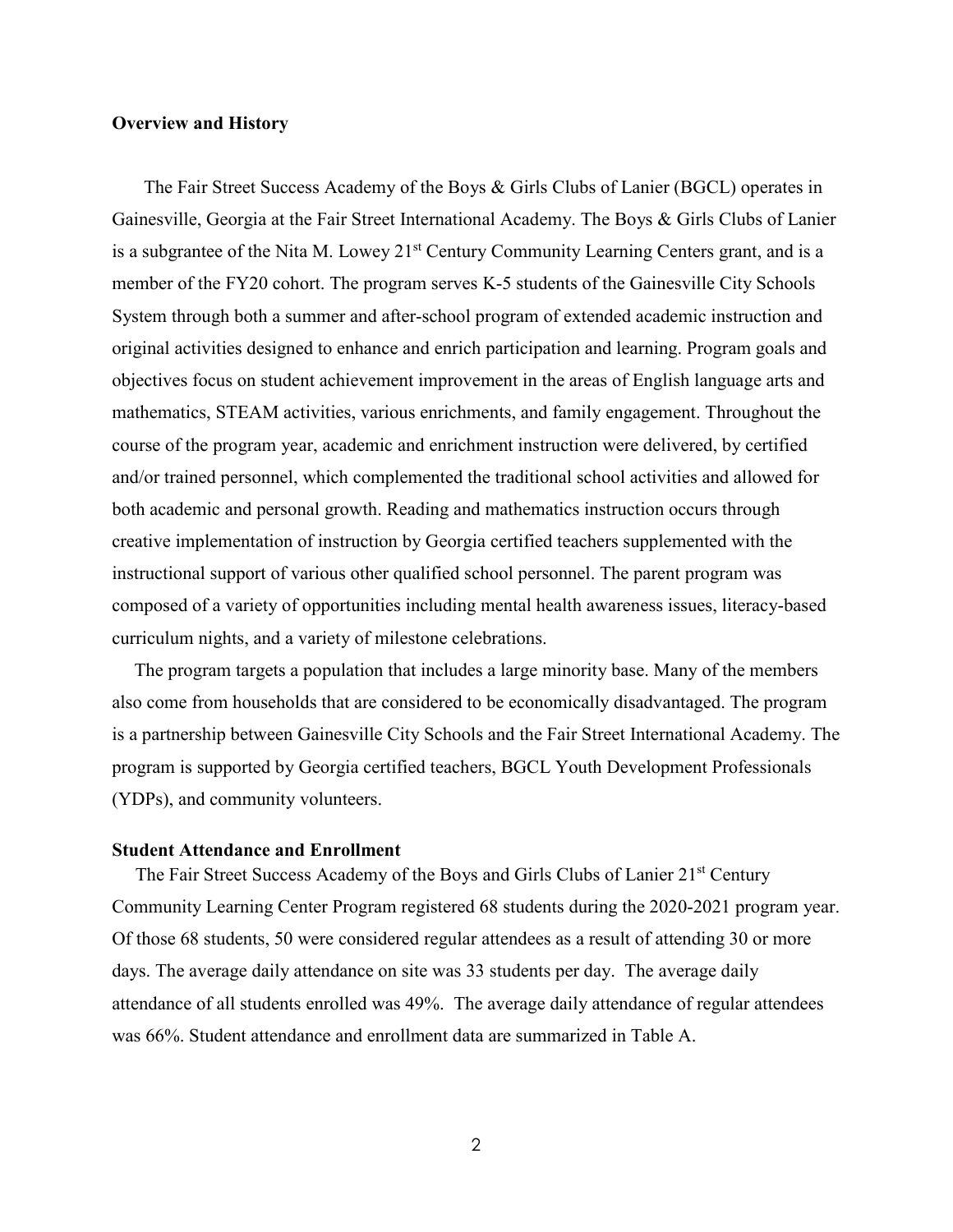## **Table A. Student Attendance and Enrollment**

| <b>Participant Attendance and Enrollment*</b> |                                     |                                              |                                                             |                                                      |  |  |  |
|-----------------------------------------------|-------------------------------------|----------------------------------------------|-------------------------------------------------------------|------------------------------------------------------|--|--|--|
| # of Students<br><b>Enrolled</b>              | # of<br>Regular<br><b>Attendees</b> | Average<br><b>Daily</b><br><b>Attendance</b> | <b>Daily Attendance</b><br>% of Students<br><b>Enrolled</b> | Daily Attendance %<br>of Regular<br><b>Attendees</b> |  |  |  |
| 68                                            | 50                                  | 33                                           | 49                                                          | 66                                                   |  |  |  |

*\*Data collected from Cayen (Attendance-Totals/Attendance Summary/Youth Only/All Students)*

 Table B describes the demographics of the regularly attending students. These students were composed of 27 males, 41 females, 42 Black students, 20 Hispanic students, 2 English language learners, and 4 students with noted disabilities.

<span id="page-5-0"></span>

|  |  | <b>Table B. Regularly Attending Student Demographics</b> |
|--|--|----------------------------------------------------------|
|  |  |                                                          |

| <b>Participant Demographics</b> |        |                       |    |            |  |  |  |
|---------------------------------|--------|-----------------------|----|------------|--|--|--|
|                                 | Gender | <b>Ethnicity</b>      | ЕL | <b>SWD</b> |  |  |  |
| <b>Male</b>                     | Female | <b>Black/Hispanic</b> |    |            |  |  |  |
|                                 | 4.     |                       |    |            |  |  |  |

### <span id="page-5-1"></span>**Program Operation**

 The Fair Street Success Academy began the after-school program year on August 17, 2020 and operated through May 19, 2021. The typical after-school program day began at 2:30 p.m. and ended at 5:30 p.m. Mondays through Fridays each week. The program was composed of an after school nutritional snack time, homework assistance, mathematics and reading extended learning, and various enrichment activities. The Fair Street Success Academy included the parent/guardian component that provided for parent literacy/education activities and family involvement/enrichment activities throughout the year (26 participants). Table C describes the service time for the 2020-2021 program.

<span id="page-5-2"></span>

| <b>Student Participant Program Operation</b> |                       |                      |                         |                          |                              |  |  |
|----------------------------------------------|-----------------------|----------------------|-------------------------|--------------------------|------------------------------|--|--|
| Days Per<br>Week                             | <b>Total</b><br>Weeks | <b>Total</b><br>Davs | <b>Hours</b> Per<br>Day | <b>Hours</b> per<br>Week | <b>Total</b><br><b>Hours</b> |  |  |
|                                              |                       | .69                  |                         |                          | 507                          |  |  |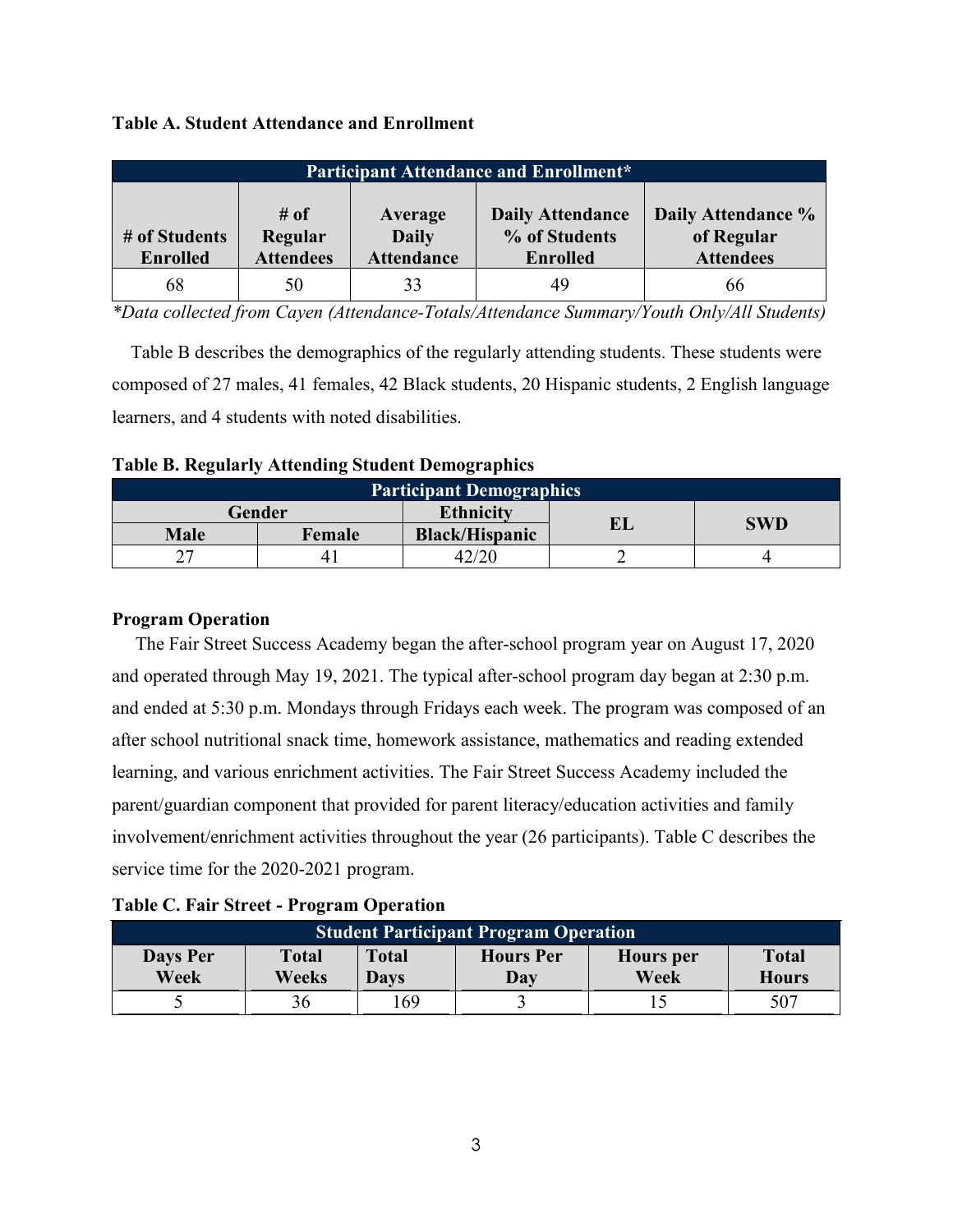#### <span id="page-6-0"></span>**Quality of Staffing**

 The Fair Street Success Academy employed 16 staff members that included eight school-day teachers, three center administrators, and five youth development professionals. Of the staff members, many content instructional personnel were certified by the Georgia Professional Standards Commission. The student to staff (school-day teachers plus youth development professionals) ratio among regularly attending students was typically 6:1 for academic programs and 10:1 for enrichment activities, satisfying the guideline requirements.

The Fair Street Success Academy of BGCL leadership team included SheTeriha Lewis-Hartley, Program Director, Mason Borders, Site Director, Jacqueline Aguilar, Data Specialist, and Charlene Williams, Lead Teacher. Charlene Williams is a former Gainesville City Schools Elementary School Principal, who is certified through the Professional Standards Commission (PSC). Leadership supported staff performance through the identification of instructional needs, defining targeted interventions, and implementing appropriate professional learning opportunities. Many professional learning opportunities were offered throughout the school year. The Fair Street Success Academy at BGCL staff participated in regular weekly meetings to discuss issues, concerns, plans, procedures, policies, and professional development needs as they arose. Additionally, contracted tutors/enrichment providers met monthly for the same purpose. Table D describes professional learning provided for all staff.

| <b>Training Name</b>              | <b>Positions required</b>             | <b>Training Hours</b> |
|-----------------------------------|---------------------------------------|-----------------------|
| New Hire Onboarding               | <b>All New Hires</b>                  | 4                     |
| <b>CPR/First Aid</b>              | <b>All Positions</b>                  | 4                     |
| <b>Mandated Reporting</b>         | <b>All Positions</b>                  | 2                     |
| <b>Positive Behavior Guidance</b> | <b>All Positions</b>                  | $\overline{2}$        |
| <b>Classroom Management</b>       | <b>All Positions</b>                  | 3                     |
| <b>Working With Students</b>      | <b>All Positions</b>                  | $\overline{2}$        |
| With Special Needs                |                                       |                       |
| Afterschool/Summer                | <b>All Positions</b>                  | 3                     |
| Orientations: Goals and           |                                       |                       |
| Objectives                        |                                       |                       |
| <b>BGCA Curriculum -</b>          | Youth Development Professionals, Site | 16                    |
| Programs Training                 | Coordinators, Parent Coordinators     |                       |
| <b>Outcome Measurement:</b>       | Data Specialists                      | $\overline{4}$        |
| Data Reporting                    |                                       |                       |
| $COVID - 19$ Operations,          | <b>All Positions</b>                  | 8                     |
| Safety Training, Crisis           |                                       |                       |
| Management                        |                                       |                       |

<span id="page-6-1"></span>**Table D. Fair Street Success Academy - Professional Learning**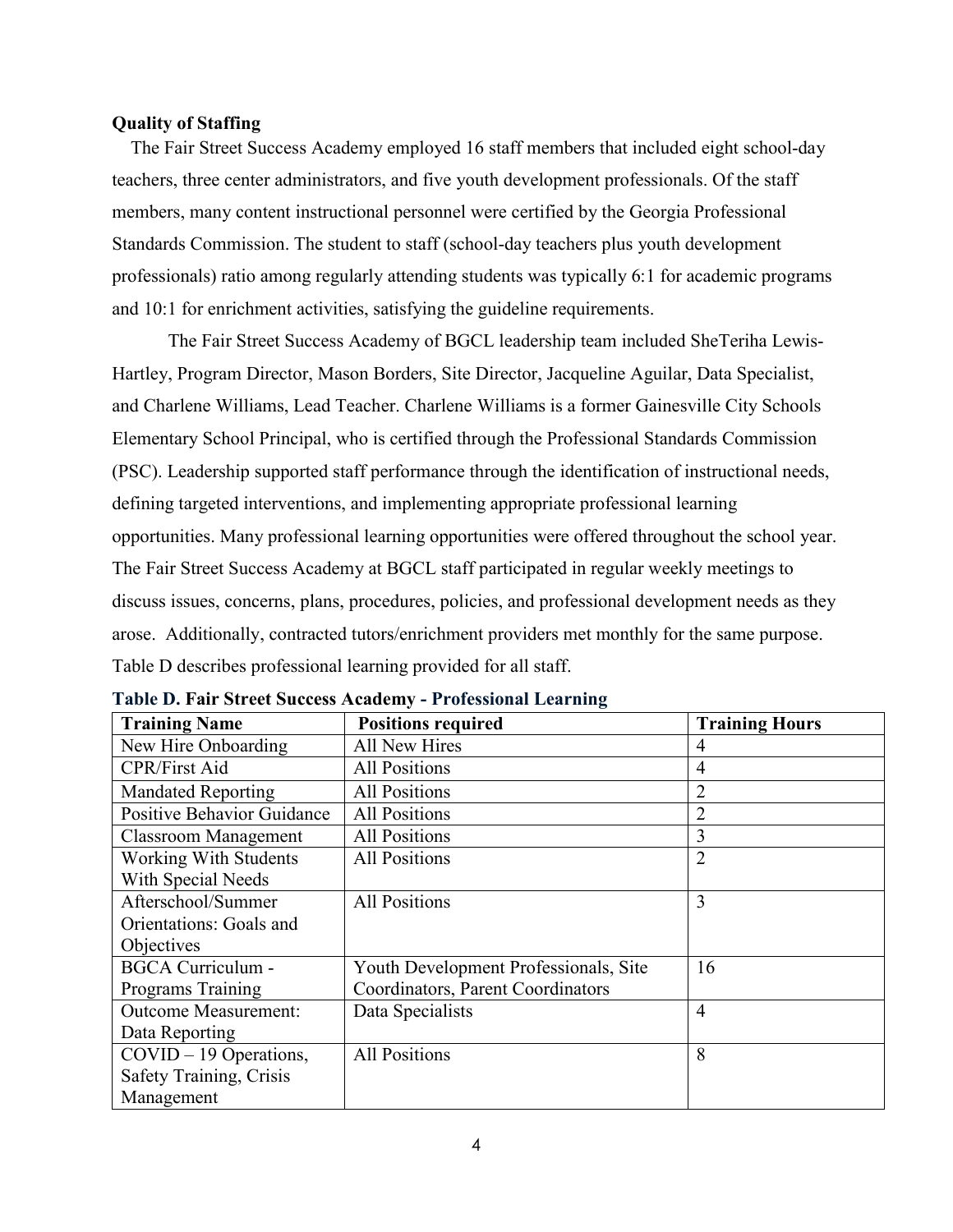## <span id="page-7-0"></span>**Objective Assessment**

Objective assessment occurred through a variety of analyses as defined by the 21<sup>st</sup> Century grant application and amendments for the duration of the 5-year program. A summary Table E, provides a quick review of annual progress on the defined objectives of the program with a descriptive analysis following.

# **Objective Assessment Summary Table**

## <span id="page-7-1"></span>**Table E. Regularly Attending Students – Objective Assessment**

| <b>Objective Assessment</b>                                                                                                                                                            |                     |
|----------------------------------------------------------------------------------------------------------------------------------------------------------------------------------------|---------------------|
| <b>Objective</b>                                                                                                                                                                       | <b>Status</b>       |
| Objective 1.1: 60% of students participating in the program will                                                                                                                       |                     |
| improve their reading performance, as indicated by appropriate<br>universal screeners.                                                                                                 | <b>Not Assessed</b> |
| Objective 1.2: 60% of students participating in the program will<br>improve their mathematics performance, as indicated by<br>appropriate universal screeners.                         | <b>Not Assessed</b> |
| Objective 1.3: 65% of participants will demonstrate improvement in<br>homework completion, as indicated by teacher surveys.                                                            | <b>Met</b>          |
| Objective 2.1: 65% of students participating in the program will<br>demonstrate improvement in classroom behavior, as indicated by<br>teacher surveys.                                 | <b>Met</b>          |
| Objective 2.2: 65% of students participating in the program will<br>demonstrate improvement in class attendance and participation, as<br>indicated by teacher surveys.                 | Met                 |
| Objective 3.1: 50% of the parents/guardians will participate in two or<br>more family literacy and education activities.                                                               | <b>Not Met</b>      |
| Objective 3.2: 50% of the parents/guardians will demonstrate<br>increased involvement and communication with the child's teacher<br>and/or school staff by the end of the school year. | <b>Not Met</b>      |

# Objective 1.1: **Not Assessed**

60% of students participating in the program will improve their reading performance, as indicated by appropriate universal screeners.

## **Universal Screener scores were not provided to program personnel prior to complete of the summative evaluation.**

# Objective 1.2: **Not Assessed**

60% of students participating in the program will improve their mathematics performance, as indicated by appropriate universal screeners.

### **Universal Screener scores were not provided to program personnel prior to complete of the summative evaluation.**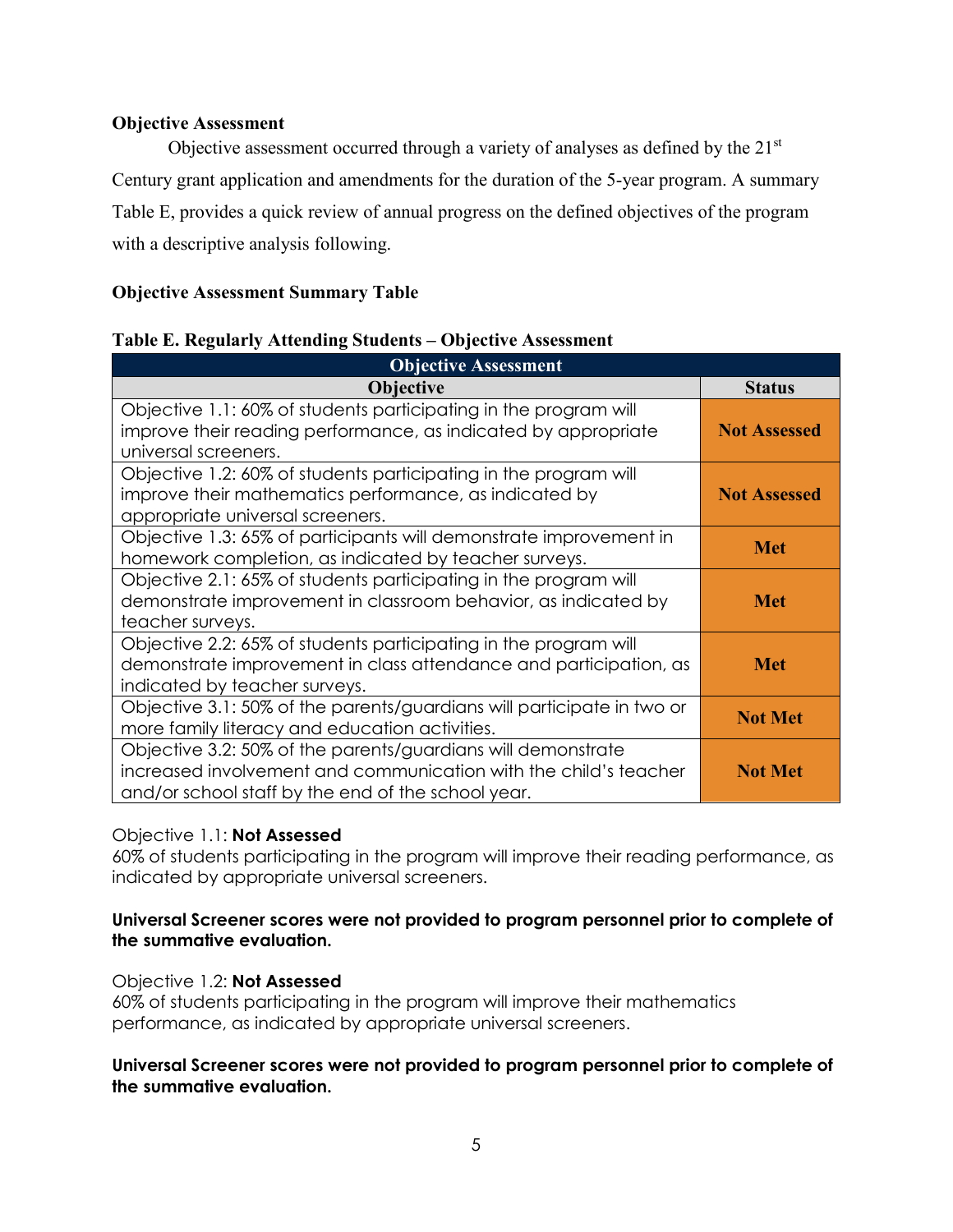Objective 1.3: **Met**

65% of participants will demonstrate improvement in homework completion, as indicated by teacher surveys.

## **65% of students improved homework completion.**

Objective 2.1: **Met** 65% of students participating in the program will demonstrate improvement in classroom behavior, as indicated by teacher surveys.

## **72% of students improved classroom behavior.**

Objective 2.2: **Met** 65% of students participating in the program will demonstrate improvement in class attendance and participation, as indicated by teacher surveys.

# **74% of students improved class attendance and participation.**

# Objective 3.1: **Not Met**

50% of the parents/guardians will participate in two or more family literacy and education activities.

**8%** of parents participated in more than one family literacy and/or education activities.

# Objective 3.2: **Not Met**

50% of the parents/guardians will demonstrate increased involvement and communication with the child's teacher and/or school staff by the end of the school year.

# **40% of parents demonstrated increased involvement.**

### **Other Observations**

The Fair Street Success Academy at BGCL 21<sup>st</sup> Century includes a schedule of tutoring and enrichment activities that support student enthusiasm and participation. The program offered opportunities for participants to receive additional instruction in the areas of reading and mathematics, experience various arts activities, and develop friendships and relationships in a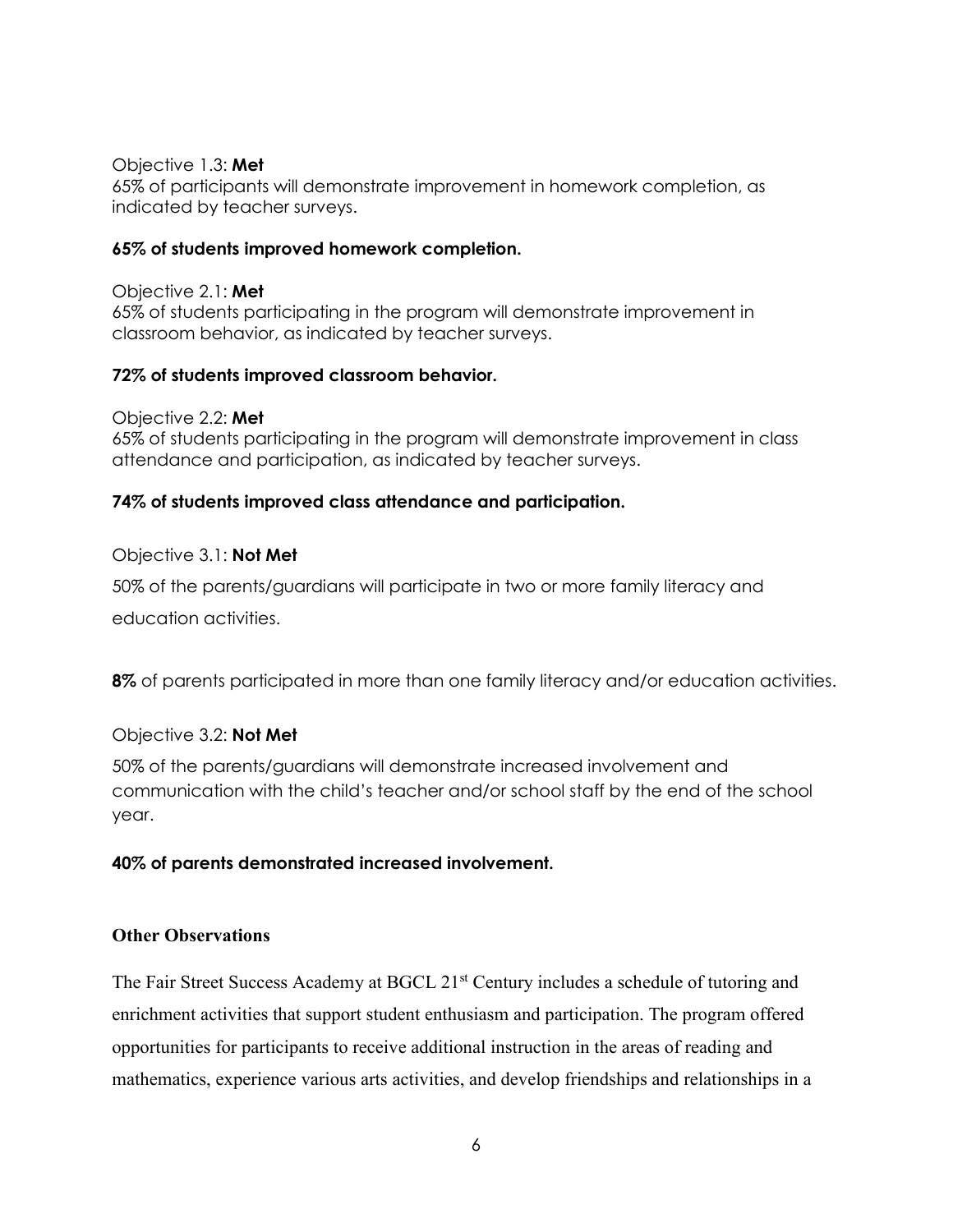welcoming and nurturing environment. Parents were offered several opportunities to participate in activities, which were designed to support their child is learning at home, parenting, technology use, etc.

Student Responses (48):

- 77% "Strongly Agree" or "Somewhat Agree" they like the program.
- 91% "Strongly Agree" or "Somewhat Agree" they have made new friends through the 21st Century Program.
- 84% "Strongly Agree" or "Somewhat Agree" they feel better about themselves as a result of their participation in the  $21<sup>st</sup>$  Century Program.

The BGCL Youth Development Professionals (YDPs) are all dedicated, professional young people. They work diligently to assist participating children as they complete homework, listen to stories, dance, complete art projects, work on math and/or reading skills in classroom instructional settings, and experience technology. The YDP staff is composed of young women and men, trained college students and community members, who make each members experience safer and more fulfilling. The instructional staff works to remediate as well as enrich the reading and mathematics competency of the participants after teaching during the regular school day. The administrative staff works successfully with YDPs, certified staff, volunteers, and parents to monitor and maintain the program. They work with the community and volunteers to enrich the program and creatively implement strategies designed to boost the experience of the participating students and their families.

#### <span id="page-9-0"></span>**Progress Toward Sustainability**

The BGCL 21<sup>st</sup> CCLC program has established partnerships with 2 entities during year two of this grant cycle. These partnerships have resulted in enrichment activities and programs, as well as financial support. When funding is no longer available, the Boys and Girls Clubs of Lanier will continue to collaborate with local organizations, as well as, pursue new grants and local funding to maintain the program. The advisory team will seek support from community faithbased organizations to provide volunteers and monetary support. Project design builds the capacity of the Boys and Girls Clubs of Lanier to continue the project at reduced cost in later

7